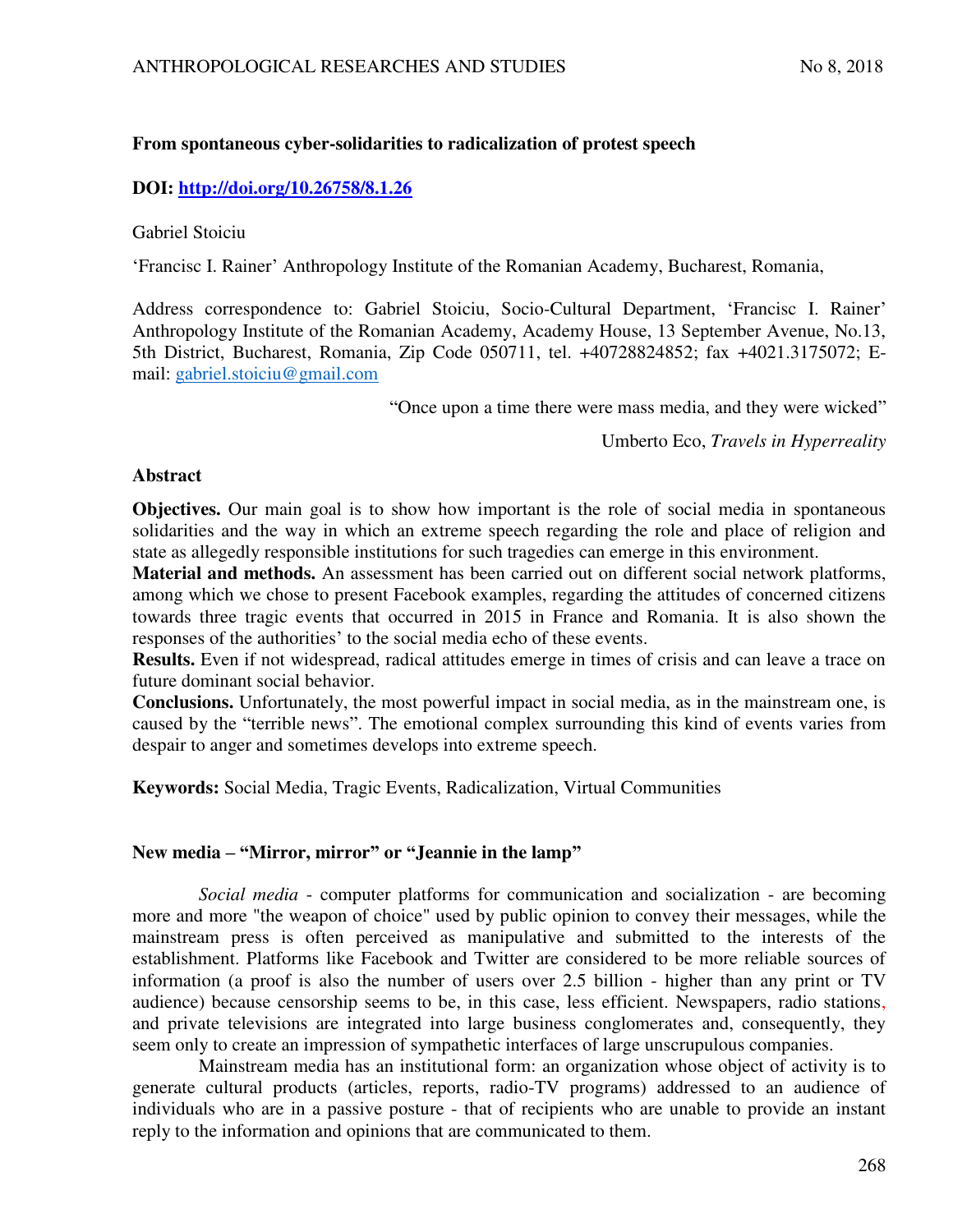"Media are forces that provide the public with ways to perceive and interpret the world, ways that ultimately structure its very existence and participation in a given society" (Spitulnik, 1993, p.294).

The web 2.0, whether we are talking about forums, blogs or social networking platforms, make it possible for the perception of an event to be changed directly and spontaneously by those who are addressing it. This is happening independently of the filter of professional public opinion analysts/commentators. At the same time, new information and communication technologies leave the impression that they can offer "instant gratification" to the user and provide the opportunity for someone to become famous overnight. This is the essence of what we call web 2.0 - the era in which the Internet is no longer composed, like the press, of pre-fabricated content (as it was in the beginning) but is constantly under the influence of the ideas and opinions that are associated with the initial message - its essence being the creation and animation of "virtual communities". Using the computer as the primary means of communication has led to the formation of a "public sphere" within the virtual space - a virtual or "*imagined community* - that does not necessarily exist in an identifiable space." (Habermas, 1962) Such groups are often formed around the need to communicate and socialize, but also as a "community of interest" - in which members "exchange information in order to get answers to questions or personal problems, in order to and improve understanding of a subject, to share common passions or simply to play" (Henri and Pudelko, 2003, p.485). However, there are situations where such communities develop spontaneously - in response to an event of great interest.

Public events with a tragic connotation, reflected by the mass media, can induce two behavioral rearing at the receptor level: indifference or empathy. The latter can be expressed both publicly and privately through an affective complex ranging from despair to anger. Anger involves an intention, a willingness to act, and an orientation (a target). Most often, the target of anger reactions are the authors of the tragedy, but also the authorities, a fragment of society or a system of values considered wrong (religion, democracy, etc.).

On the channels of the *new media*, the tragic news come instantly - accompanied almost simultaneously by the public's reactions. This kind of events creates spontaneous cyber-solidarities generating - what Robert Putnam called - "social capital".

The main objective of this material is to highlight, through the comparative method, the role that socialization platforms play in the formation of spontaneous solidarities and the way in which radical opinions and attitudes directed against secular or religious authorities arise in such situations. At the same time, we will also analyze the authorities' response to these attitudes.

### **Collective emotions in the face of social tragedies**

Unfortunately, for both conventional media and social networking platforms, the so-called "terrible news" gets the strongest impact. The emotional complexity that accompanies this type of events varies from despair to anger and sometimes develops even in radical attitudes.

The year 2015 brought a maximum exposure to terrorist attacks claimed in the name of Islamic fundamentalism committed in France ("Charlie Hebdo" and "Bataclan"). These events offered the possibility for extreme right activists to challenge the legitimacy and authority of political leaders in office.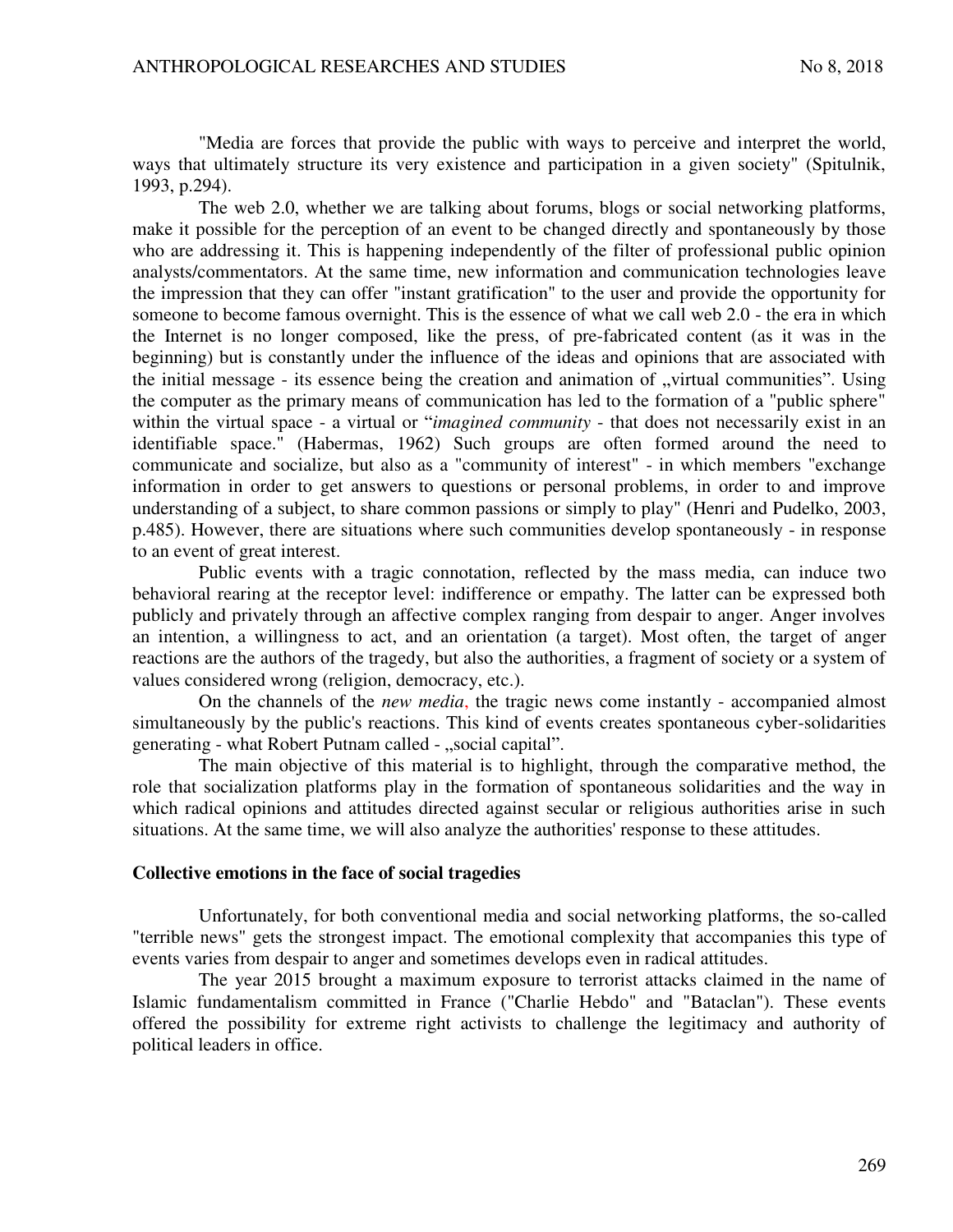## **Attack against** *Charlie Hebdo*

Charlie Hebdo is a weekly French magazine of political and social satire, which has often created controversy because of its provocative style, often caricaturing the founding characters of religions (Jesus, Mahomed, Moses). Due to the caricatures of the Prophet Muhammad, journalists received many threats, and the first headquarters of the magazine had been fire-bombed in 2011.

Parisian prosecutors confirmed that on the morning of January 7, 2015, two masked and armed attackers stormed editorial offices located in Paris and began firing automatic weapons. 12 people were killed (10 journalists and 2 policemen) and 11 were injured in the attack on the satirical weekly. The authors of the attack were identified as Saïd Kouachi and Chérif Kouachi, aged 34 and 32 respectively. They were shot, during an ambush, two days after the attack.

The popular reaction was immediate, although the publication did not have a very large audience. Information disseminated on social media platforms, especially on Facebook and Twitter, has generated solidarity under the slogan "Je suis Charlie" (*Image 1*, promoted also as a *hashtag*) around the principles underlying the independence of the press and freedom of expression.

### Image1



This solidarity also emerged in the streets, through massive protest movements that took place in the evening of the bombing and in the coming days in many cities in France and around the world. The slogan "Je suis Charlie" would be adapted later on by replacing the name of the publication with that of the cities where attacks were claimed in the name of Islamic fundamentalism (*Je suis Orlando*, *Je suis Brussels*, *Je suis Istanbul*, etc.). Besides the reactions of peaceful solidarity around democratic values, there have been also violent reactions both in language (injuries, threats, and instigations spread on social networking platforms) and in action (burning and vandalizing mosques, shuffling people, including children of Muslim religion). The President of France and the majority of the political class have taken the initiative to organize a protest march involving 1 million people. French heads of state were joined by other EU heads of state and leaders.

## **The terrorist attacks in Paris on 13 November 2015**

 They were series of armed attacks, bombings, and hostage-taking, which took place in the capital city of France on the evening of 13 November 2015 and in the early hours of the following day in the 10th and 11th arrondissements and near Stade de France, located in Saint-Denis. The attacks, which were claimed by the Islamic State (ISIL) group, consisted of three explosions and six armed attacks. The day was chosen because there was a football match between France and Germany, which attracted the participation of many French on the stadium, but also in gatherings in Paris cafes. Explosions by self-detonation took place near Stade de France, and the shootings (more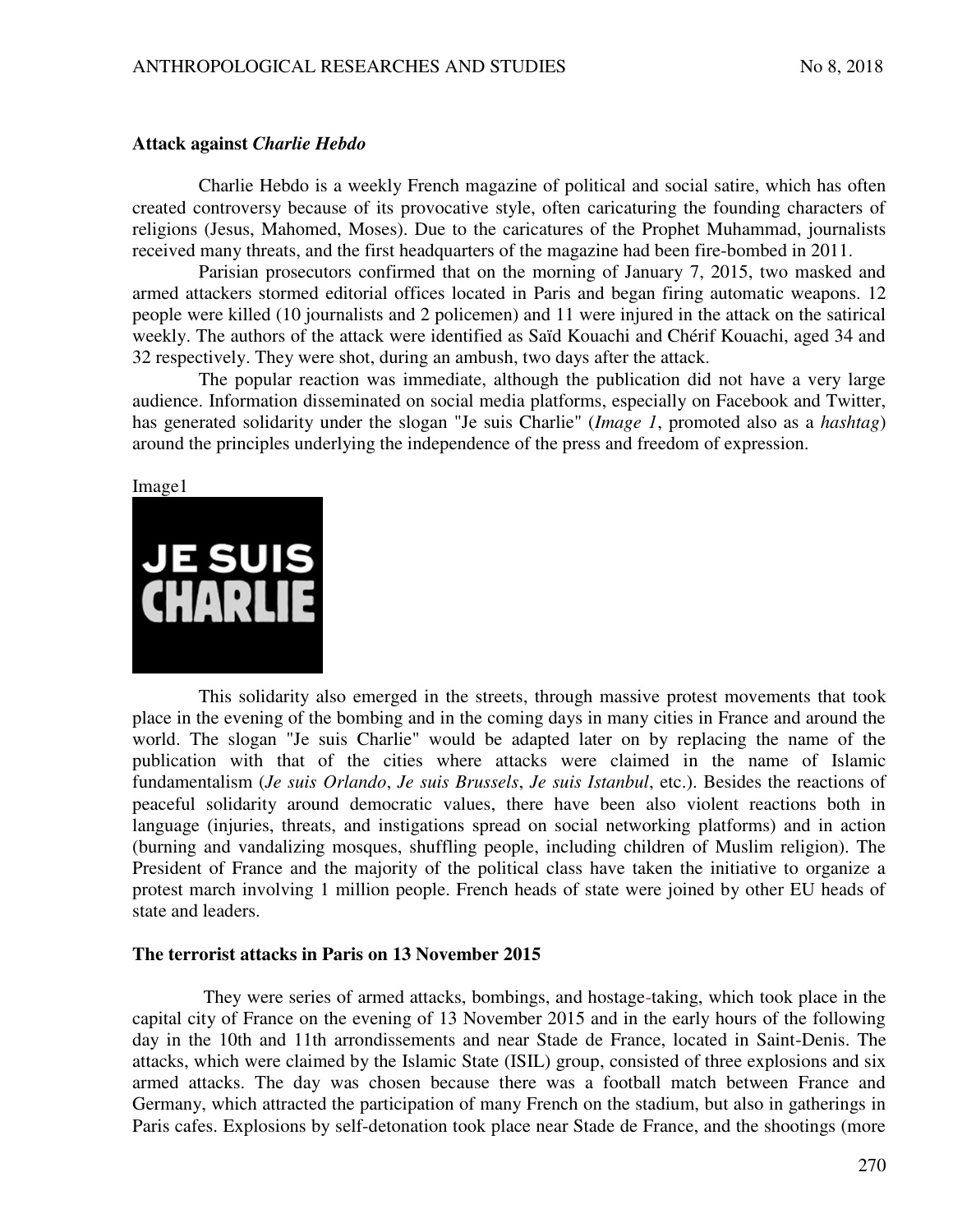randomly drawn) targeted the cafes. But the bloodiest attack happened in the Bataclan Theater, where a rock concert took place. More than 100 persons were arrested and killed in Bataclan, and the terrorists eventually committed suicide. In total, the November 2015 attacks resulted in 130 people killed and 368 injured.

The Parisians responded to these abominable acts through immense solidarity. The hashtag *#portesouvertes* was launched on the social networking platforms for those who were in the city and were afraid to travel to their hometown. There were also, Facebook users have adopted logos with French tricolor and the mention "Je suis Paris". Online pages were opened in which those known to be in the areas concerned by the attacks would leave a "proof of life" to calm their friends and relatives. Also, spontaneous displays of feelings of resentment in the face of terrorism and compassion towards those close to the victims animated the big cities in France. President François Hollande declared a state of emergency for a period of three months and again called for solidarity. This time, however, public opinion, especially on online networks, has adopted a critical orientation towards political leaders and especially the head of state.

### **Fire at** *Collective* **Club**

Also, in 2015, Romania had its part of "terrible news" with the fire that burned down the "Collective" night-club in Bucharest, killing 64 people and injuring 147. The official reports, mentioned by daily newspaper *Romania Liberă*, certified as a cause of fires: a tragic association between the fact that "the fireworks that were mounted in the *Collective* club (especially for the concert *nn*) were not correctly positioned", and "the fact that there were no extinguishers in the club." To them, it was added "the non-fireproofing of the polyurethane foam (mounted on the walls of the silent *nn*) which rapidly ignited". There have been and still are opinions that invoke the possibility of other causes, reaching up to different conspiration theories.

The fact that this metal-core concert took place on Halloween night fueled radical positions of Christian-Orthodox self-declared observers, expressed on social networking platforms. These have attracted equally vehemently secular replies, not directed to the contributors, but to clergy and Orthodox religion. The message "We want hospitals, not cathedrals" (*Image 2*) has become a slogan strongly promoted by online social media platforms. Through the same channels, the call for a march, two days after the tragedy was launched on November 1. The march took the form of a protest against the incompetence and perfidy of central and local government officials (specifically, the Mayor of 4<sup>th</sup> District of Bucharest - where *Collective* club was situated). The participants' resentment expressions found an essentialization in the slogan "Corruption kills", which later became the name of a Facebook page followed by many of those who blamed the authorities for the *Collective* tragedy and which served as the main channel for mobilizing resistance to abuse committed by the State. The authorities let the impression that they are insensitive to people's inquiring and launched the information that the number of victims diminished in order to control the public's reaction. This fact has quickly come to the surface, a new march was organized on November 3rd, an occasion where explicitly was requested the resignation of Prime Minister Victor Ponta (and thus the Government) and of the Mayor of  $4<sup>th</sup>$  district, Cristian Popescu-Piedone. These gestures of the two politicians came the next day.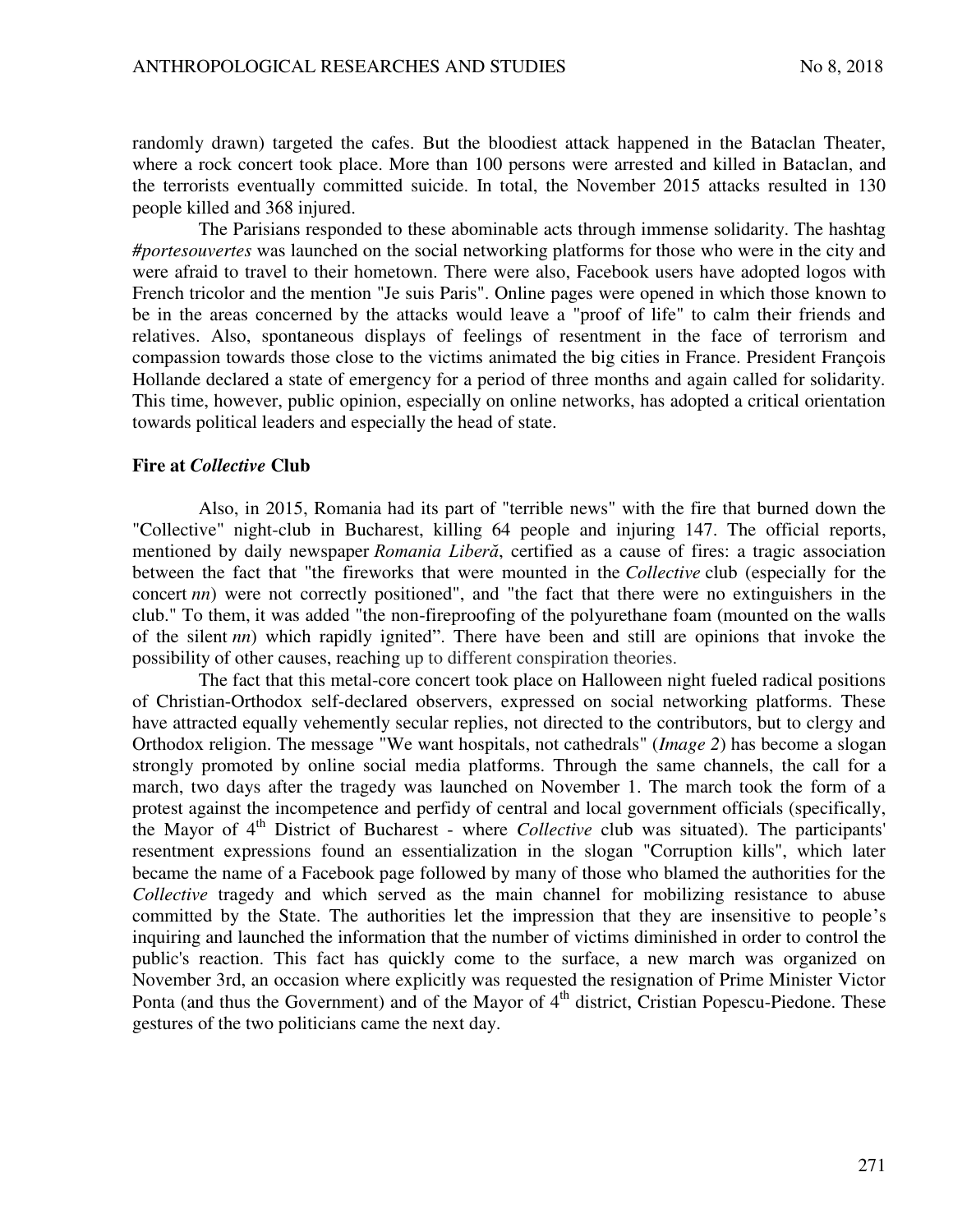

## **Hacktivism and E-democracy in the context of tragic social events**

Virtual communities often demonstrate civic engagement through initiatives that address issues of public interest. Xenos and Moy (2007, p.708) show that the Internet does help civic engagement but also give "*unjustifiable euphoria*, abrupt and equally *unjustifiable skepticism*, and gradual realization that web-based human interaction really does have unique and politically significant properties." Activism that uses Internet resources can take on multiple forms of expression: online petitions, hacking (eg "leakage" of confidential information - Wikileaks or Anonymus), calls to mobilize to public protests or riots, etc. All of these actions fit into the conceptual universe of E-democracy, which implies the use of virtual space to create economic, social and cultural conditions to support the promotion of individual freedoms. These premises underpinned the emergence of major international social movements (Occupy, Indignados, Arab Spring) and mobilization at country level like: *Salvaţi Roşia Montana* (Save Roşia Montana), *Corupţia Ucide* (Corruption Kills) in Romania.

The most widespread form of E-democracy manifestation is to address online platforms. Both in the case of the terrorist attacks in France and the fire at the Collective Club, the official pages of some institutions, but also the Facebook and Twitter platforms hosted the views expressed by several thousand people. The present paper aims to point out in a comparative perspective some radical attitudes of different individuals confronted with the above-mentioned events expressed on Facebook. Here are some examples of resentment attitudes (more varied in form and content than the compassionate ones):

a) **François Hollande's official Facebook page of the President of the French Republic** [\(https://www.facebook.com/francoishollande.fr/?fref=nf\)](https://www.facebook.com/francoishollande.fr/?fref=nf):

Maël Guinot: "Arrête de dire qu'on vainc les terroristes ... on ne fait qu'encaisser les coups sans rien faire ! ... Ce n'est pas en marchant dans la rue que tout cela va s'arranger" (*Stop saying we will overcome the terrorists ... we only take blows without doing anything! ... Not by marching in the streets all this will be solved*)

Like • 5,098 • November 14, 2015 at 01:25

**Alexander Gharib**: "François Hollande demande la fermeture des Frontières afin d'éviter aux terroristes de venir sur le territoire français. Tout le monde critiquait Marine Le Pen qui l'a toujours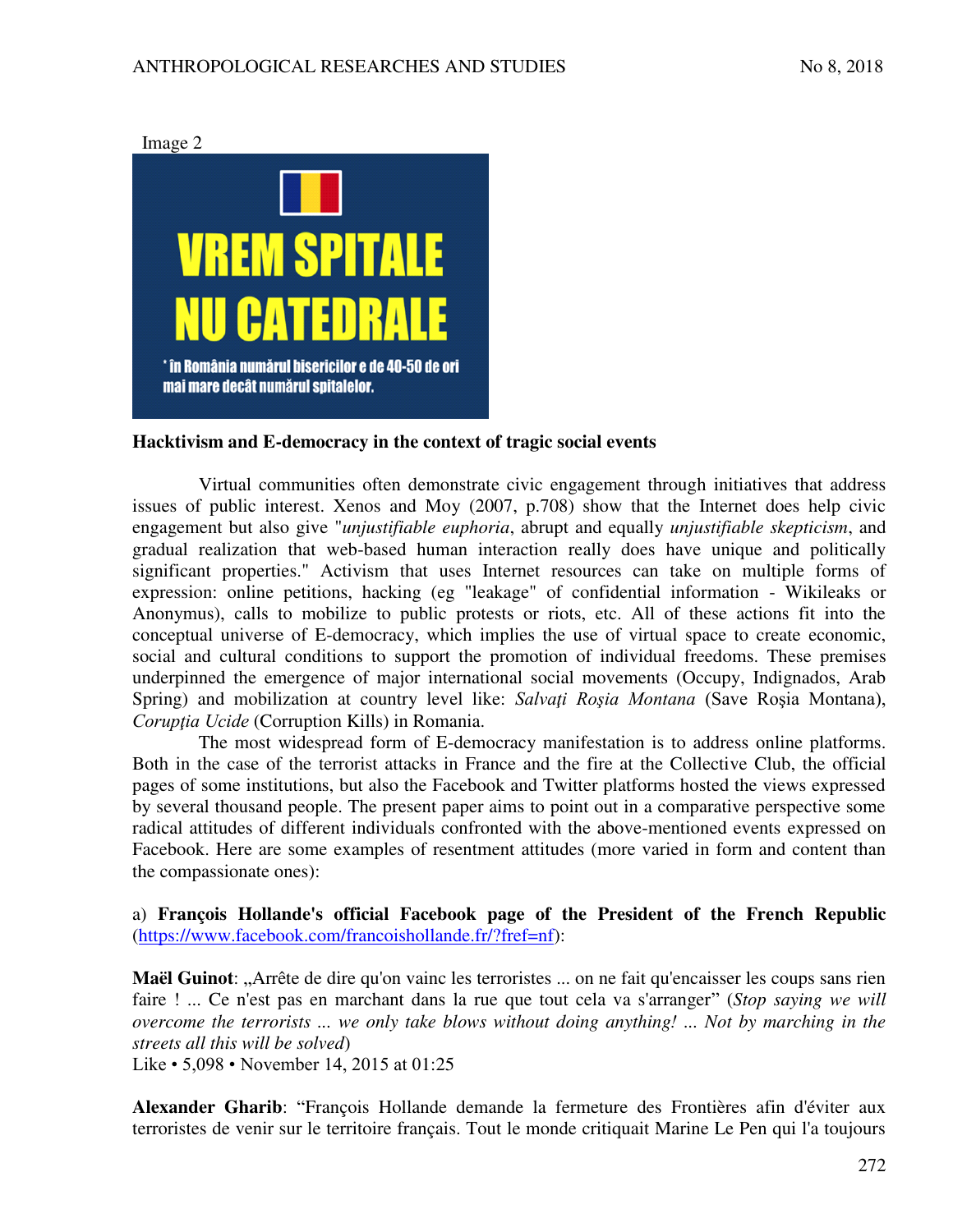demandé. Bravo Hollande d'avoir attendu 120 morts pour cela !!!!!!!!!!" (*F. Hollande calls for the closure of the frontiers today to avoid the intrusion of terrorists into French territory. Everyone criticizes M. le Pen who has always demanded that. Bravo Hollande, it took 120 dead for you to do this !!!*)

Like • 460 • November 14, 2015 at 04:18

## b) **Facebook page for the Bataclan Paris attack** [\(https://www.facebook.com/Je-suis-paris-](https://www.facebook.com/Je-suis-paris-1663517807228311/)[1663517807228311/\)](https://www.facebook.com/Je-suis-paris-1663517807228311/)

**David Lucas**: "Au vue de votre incompétence évidente, vous devez démissionner dans l'urgence ainsi que tout le gouvernement de corrompus qui vous accompagne!!! Vous êtes un traître envers la France et les français !!!!!" (*Due to your obvious incompetence, you should resign urgently along with the corrupt government that accompanies you!!! You are a traitor of France and the French!!!!*)

Like • 77 • November 14, 2015 at 20:25

**Clo Lacour**: " C'est bizarre mais nous n'avons en France aucun problème avec d'autres religions, la seule avec qui les problèmes s'accumulent, devinez, "l'Islam". J'ai 70 ans je ne le verrai pas mais je plains mes enfants, la troisième guerre mondiale viendra de ces barbares qui tuent, qui violent..." (*It's strange, but we do not have any problem with other religions in France, the only one where problems pile up, guess which: the Islam. I'm 70 years old, I will not grab, but I'm crying my children, the third world war will come from these barbarians, who kill, who violates*...) Like 37 • November 15, 2015 at 12:27

**c) Bucharest: October 30, 2015 – Colectiv Club – Facebook page**  [\(https://www.facebook.com/pg/ajutorcolectiv/posts/?ref=page\\_internal\)](https://www.facebook.com/pg/ajutorcolectiv/posts/?ref=page_internal)

**Corina Maria Unga**: "Daca ar fura mai putin (cei din guvern) și s-ar gândii [sic!] și la noi oamenii de rând, am putea fii [sic!] o țară exemplară, cu locuri de muncă bine plătite.. cu spitale amenajate corespunzător.. cu străzi fără gropi.. etc.. şi noi am putea trăi acasă lângă copii [sic!] nostri.. nu la mii de km depărtare" (*If they would steal less (the government) and would think of us ordinary people, we could be an exemplary country with well-paid jobs … with proper hospitals .. with streets without pits. etc. ... and we could live at home beside our children ... not thousands of miles away*) Like 13 • November 1, 2015 at 6:40 pm

**Mihai Cristea**: "Din cauza voastră s-a întâmplat tot carnagiul asta, voi sunteti de vină vă este frică de generația noastră credeți că noi dormim dar o să vină și ziua în care o să plătiți voi cu vârf și îndesat pentru tot ceea ce a-ti [sic!] făcut în Țara asta jeguri nesimțite." (*Because of you all this carnage happened, you are to blame, you are afraid of our generation you think we are sleeping but it will come the day you will pay in full for everything you did in this country, you insensitive scam.*) Like 72 • November 2, 2015 at 20:56

**Frenk Soja**: "Acum chiar ne-au ajutat cele 18.000 de biserici care [sic!] le avem în tară". (*On this occasion, the 18,000 churches that we have in the country "really" helped*.) Like 45 • October 31, 2015 at 15:15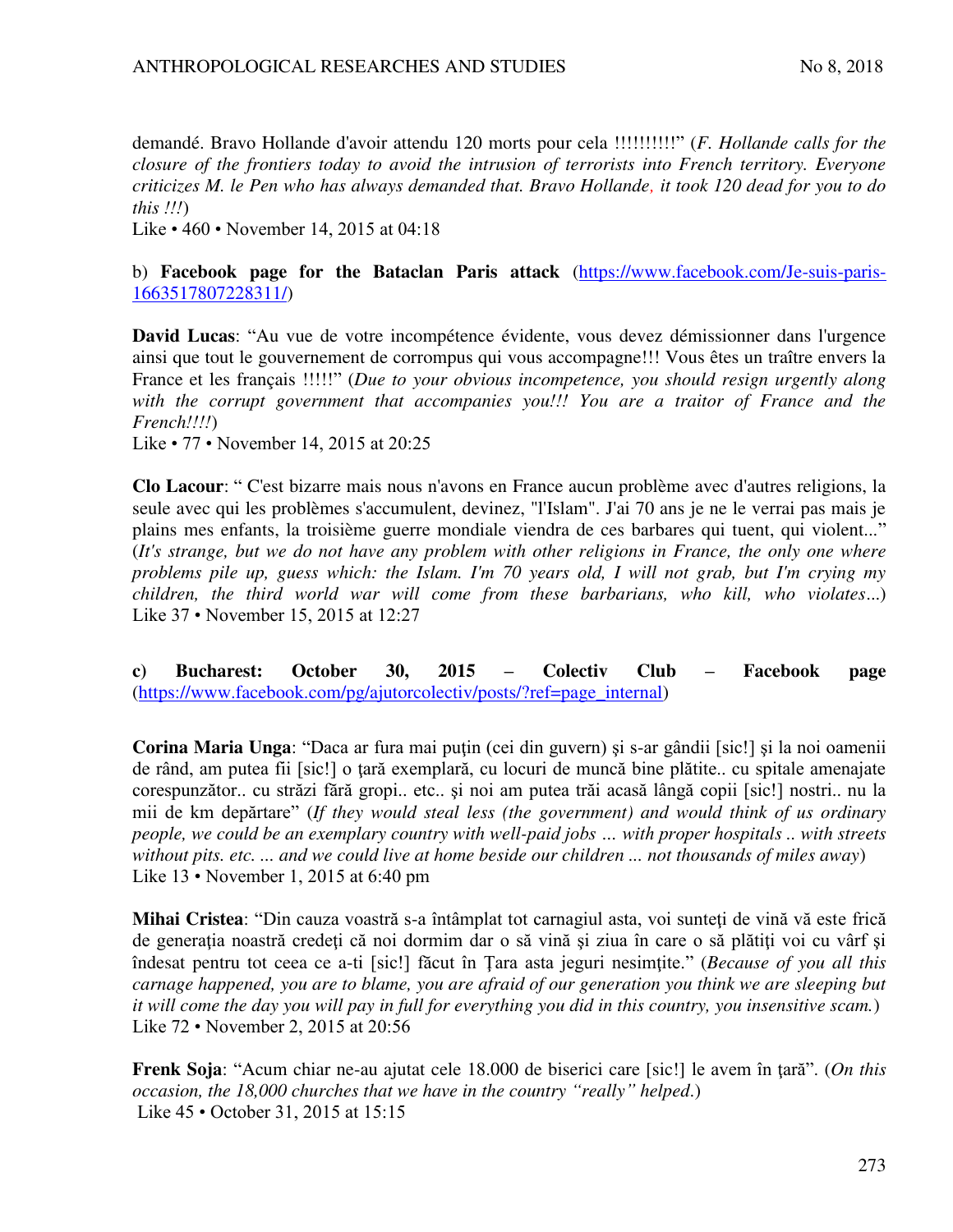Gabriela Serban: "acum 25 de ani nu se știa de sărbatoarea halloween! ...este o sarbătoare ...satanistă "(*25 years ago, nobody knew about Halloween! ... it is a satanic celebration* ...) Like 85 • November 1, 2015 at 01:23

**Mereuta Gicu Jimmy**: " Politicienii bagă bani în biserici, nu în spitale. Şi în cazuri din astea, se cere ajutorul populației pt donații... să dea D-zeu un incendiu de 10 ori mai mare, în camera Parlamentului...să ardeti toți de vii, politicieni corupți ce sunteți!!!" (*Politicians are spending money for churches, not hospitals. And in these cases, donations are needed from the population ... let God bring a 10 times bigger fire in the Chamber of Parliament ... let all you corrupt politicians burn alive!!!*)

Like 41 • November 2, 2015 at 08:32

The common trait of all these attitudes is the fact that they address real problems in an uninhibited manner, to say the least. And even they were not the dominant trend and did not generate large-scale public unrest, this kind of radical speech had its echo on collective conscience. President F. Hollande became the most unpopular president ever and gave up the pursuit of a second term. Marine Le Pen the candidate of far-right party, Front National, reached the second tour of presidential elections. Victor Ponta, Romania's prime minister in 2015 resigned and became an unimportant actor in the political landscape.

### **Conclusions**

Regardless of what geographic and cultural space would come from, people's reactions to such deep tragedies reach an equivalent level of intensity. Beyond the opportunity to express ideas, criticisms, or even bad language to the shelter of anonymity, the online environment also creates the possibility of crystallizing collective attitudes in support of causes or principles that cross geographical or political delimitations. Cyber-activism is not protected from attempts to manipulate or hijacking (*trolling*), but unlike the mainstream media, the lack of opinion leaders or spokespersons makes these actions less effective. Also, the lack of censorship or a 'code of ethics' allows the information to reach the individual in its raw state, which is why the quantity and intensity of the first emotions are considerably higher than when receiving information from the press.

Virtual communities are "goal-oriented, created to carry-out a specific mandate" which rely on "sharing of diverse perspectives and objects commissioned by the mandate" and on "knowledge" construction from diverse knowledge systems towards collective use" (Henri and Pudelko, 2003). National and international authorities cannot ignore these new forms of expression of solidarity, either spontaneous or built over time. Beside sporadic extremist accents, collective attitude is essentially manifested through actions meant to defend universal principles and values on which modern civilization is founded.

### **References**

1. Anderson, B., 1991. *Imagined communities: reflections on the origin and spread of nationalism*. London: Verso.